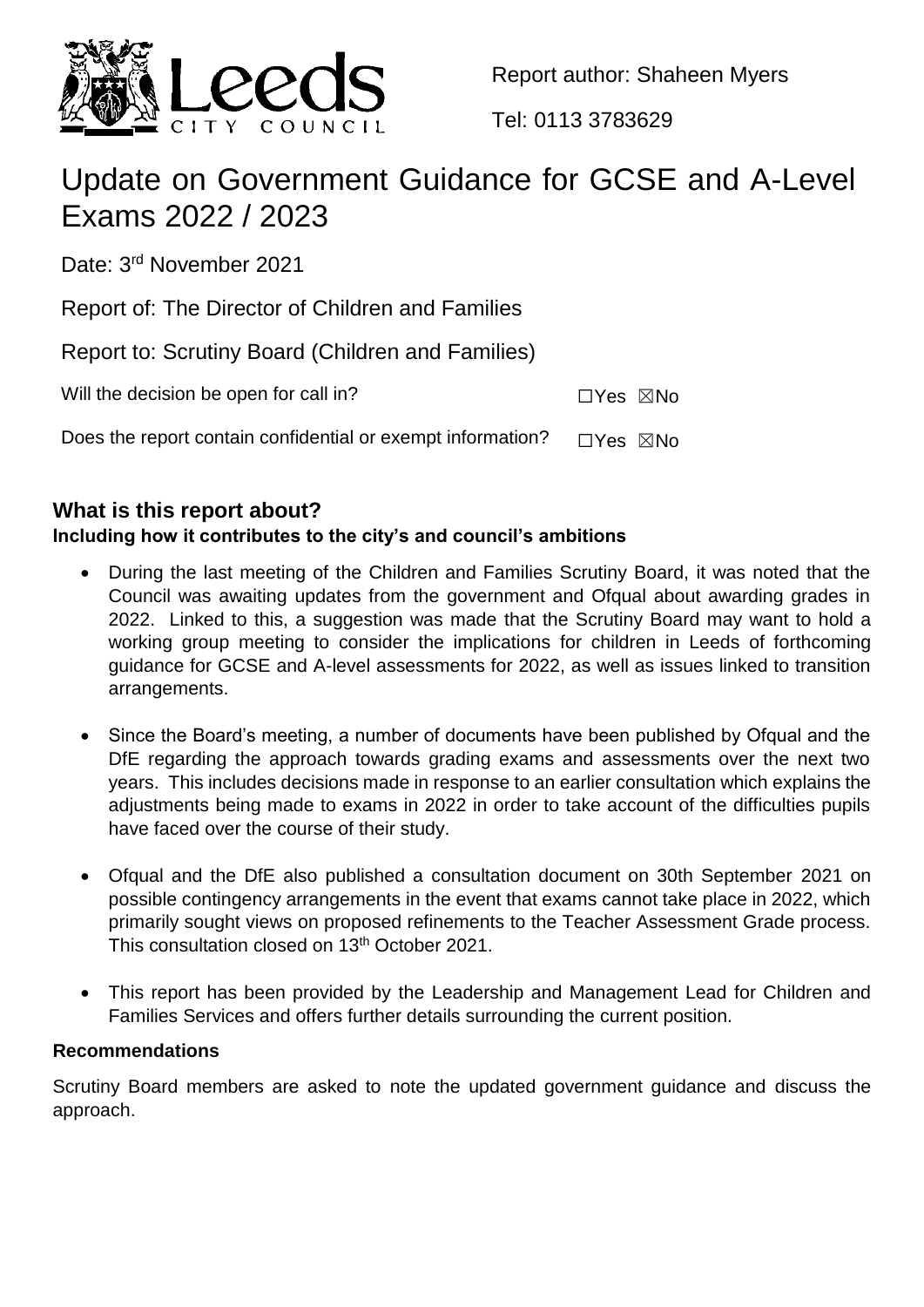### **Why is the proposal being put forward?**

- 1. Due to the Covid-19 pandemic, exams and assessments have been significantly disrupted over the past two academic years.
- 2. Subsequently, Ofqual has now published its approach to grading exams and assessments over the next two years, 2022 and 2023.
- 3. This report offers information on:
	- $\triangleright$  The approach to grading exams and assessments over the next two years.
	- $\triangleright$  Changes to examinations to be taken in 2022.
	- $\triangleright$  The position if exams cannot go ahead in 2022.

#### **What impact will this proposal have?**

| <b>Wards Affected:</b>            |               |                |  |
|-----------------------------------|---------------|----------------|--|
| Have ward members been consulted? | $\exists$ Yes | $\boxtimes$ No |  |

### **How exams will be graded in 2022 and 2023.**

- 4. Ofqual has published its approach to grading exams and assessments over the next two years. [\(Ofqual's approach to grading exams and assessments in summer 2022 and autumn 2021 -](https://www.gov.uk/government/speeches/ofquals-approach-to-grading-exams-and-assessments-in-summer-2022-and-autumn-2021?utm_medium=email&utm_campaign=govuk-notifications&utm_source=b55a209b-bf39-42ef-866b-4721b4affd77&utm_content=immediately) [GOV.UK \(www.gov.uk\)\)](https://www.gov.uk/government/speeches/ofquals-approach-to-grading-exams-and-assessments-in-summer-2022-and-autumn-2021?utm_medium=email&utm_campaign=govuk-notifications&utm_source=b55a209b-bf39-42ef-866b-4721b4affd77&utm_content=immediately)
- 5. Grades issued to pupils in 2020 and 2021 were higher than those in 2019, because they were generated using a different system. Ofqual believes it would be unfair to pupils taking exams in 2022 to revert back immediately to results that are in line with those of 2019. Instead, 2022 will represent a mid-point between results from 2019 and 2020, whilst those in 2023 will be in line with those issued in 2019. Awarding organisations will be expected to take account of this approach to GCSE and A-level exams when setting standards for vocational and technical qualifications.
- 6. For 2022, teachers have been advised to use the familiar 2019 standard as the basis for predicting their students' Universities and Colleges Admissions Service (UCAS) grades, giving borderline students the benefit of any doubt.
- 7. Some pupils may have chosen to take exams as part of the autumn exam series. These are for those students who want to improve on their grade from summer 2021 or who had planned to enter exams in summer 2021 but were unable to obtain a teacher assessed grade. For this reason, exam boards will seek to align autumn 2021 grading with summer 2021.

### **Changes to examinations to be taken in 2022.**

- 8. There have been some further adjustments to exams in 2022 in order to take account of the difficulties pupils have faced over the course of their study. These decisions, made following consultation, were published on 30<sup>th</sup> September. (Decisions: proposed changes to the [assessment of GCSEs, AS and A levels in 2022 -](https://www.gov.uk/government/consultations/proposed-changes-to-the-assessment-of-gcses-as-and-a-levels-in-2022/outcome/decisions-proposed-changes-to-the-assessment-of-gcses-as-and-a-levels-in-2022) GOV.UK (www.gov.uk))
- 9. There will be optional topics and content in GCSE English literature, history, ancient history, and geography.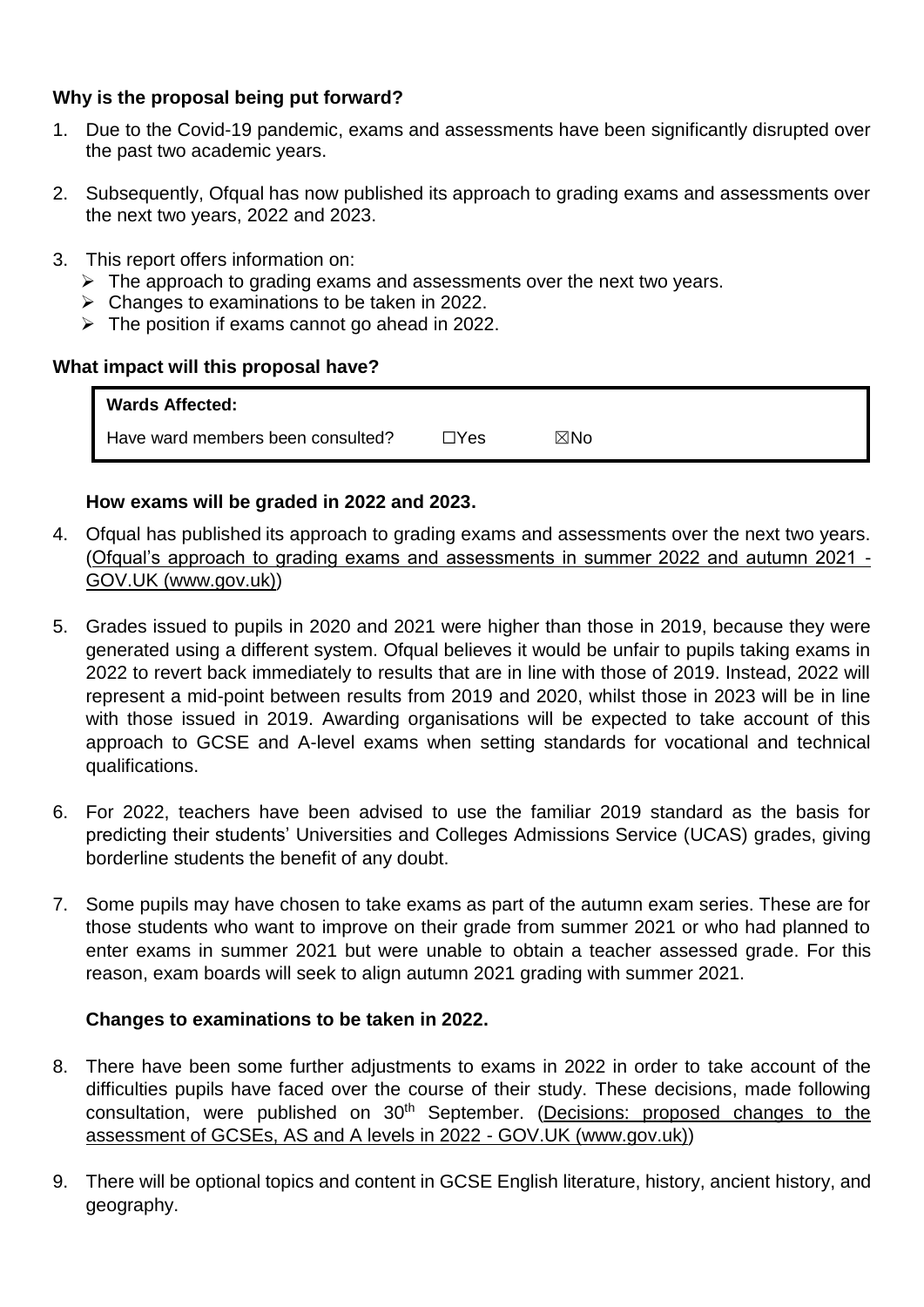- 10. Centres will be allowed to deliver practical work in GCSE biology, chemistry, physics, combined science, geology, and astronomy, AS level biology, chemistry, physics, and geology, and AS and A-level environmental science by demonstration although centres are encouraged to continue to make available hands-on practical activities for their students wherever possible.
- 11. Centres will be allowed to assess the Common Practical Assessment Criteria (CPAC) across the minimum number of practical activities required to enable students to demonstrate their competence in A-level biology, chemistry, physics, and geology.
- 12. Exam boards can carry out remote monitoring of centres' application of the CPAC.
- 13. Students taking GCSE, AS and A-level art and design will be assessed on their portfolio only.
- 14. Exam boards will provide advance information about the focus of the content of the exams for all GCSE, AS and A-level subjects (except GCSE English literature, history, ancient history, and geography) for the summer 2022 exams.
- 15. Advance information will be provided by 7th February 2022, at the latest, to enable teachers to plan to adapt their teaching in the second half of the spring term if necessary. If there is further widespread and significant disruption to teaching and learning, the publication of advance information about the focus of the content of exams may be brought forward, to enable schools and colleges to focus their remaining teaching time. At least a week's notice will be given if decided that advance information will be released earlier than 7th February.
- 16. Students will be given a formulae sheet for GCSE mathematics in summer 2022 provided by exam boards. Clean copies of the formulae sheet will be provided in the exams.
- 17. Students will be given a revised equation sheet for GCSE physics and combined science in summer 2022, covering all the equations required in the subject content.
- 18. All 2022 Vocational and Technical Qualifications exams will go ahead but awarding organisations will be allowed to adapt external assessments. For example, they will be allowed to defer assessments until later in the academic year if it can be shown that students need more time to develop the skills required. In addition, students who are mid-way through their course will be able to carry forward their QTAGs (qualification-level vocational TAGs) from this year and will not be required to sit an exam or other external assessment in 2022. However, no change to course content will be allowed, and any adaptations to external assessments have to be agreed in advance with Ofqual and the Institute for Apprenticeships and Technical Education (IfATE).

[\(https://assets.publishing.service.gov.uk/government/uploads/system/uploads/attachment\\_dat](https://assets.publishing.service.gov.uk/government/uploads/system/uploads/attachment_data/file/1011780/6826_2_Decisions_Arrangements_for_the_assessment_and_awarding_of_Vocational_and_Technical_Qualifications_and_Other_General_Qualifications_in_2021_to_2022.pdf) a/file/1011780/6826 2 Decisions Arrangements for the assessment and awarding of Vo [cational\\_and\\_Technical\\_Qualifications\\_and\\_Other\\_General\\_Qualifications\\_in\\_2021\\_to\\_2022](https://assets.publishing.service.gov.uk/government/uploads/system/uploads/attachment_data/file/1011780/6826_2_Decisions_Arrangements_for_the_assessment_and_awarding_of_Vocational_and_Technical_Qualifications_and_Other_General_Qualifications_in_2021_to_2022.pdf) [.pdf\)](https://assets.publishing.service.gov.uk/government/uploads/system/uploads/attachment_data/file/1011780/6826_2_Decisions_Arrangements_for_the_assessment_and_awarding_of_Vocational_and_Technical_Qualifications_and_Other_General_Qualifications_in_2021_to_2022.pdf)

### **The position if exams cannot go ahead in 2022.**

19. Ofqual and the DfE have also published a consultation on possible contingency arrangements in the event that exams cannot take place in 2022. The consultation closed on 13th October 2021.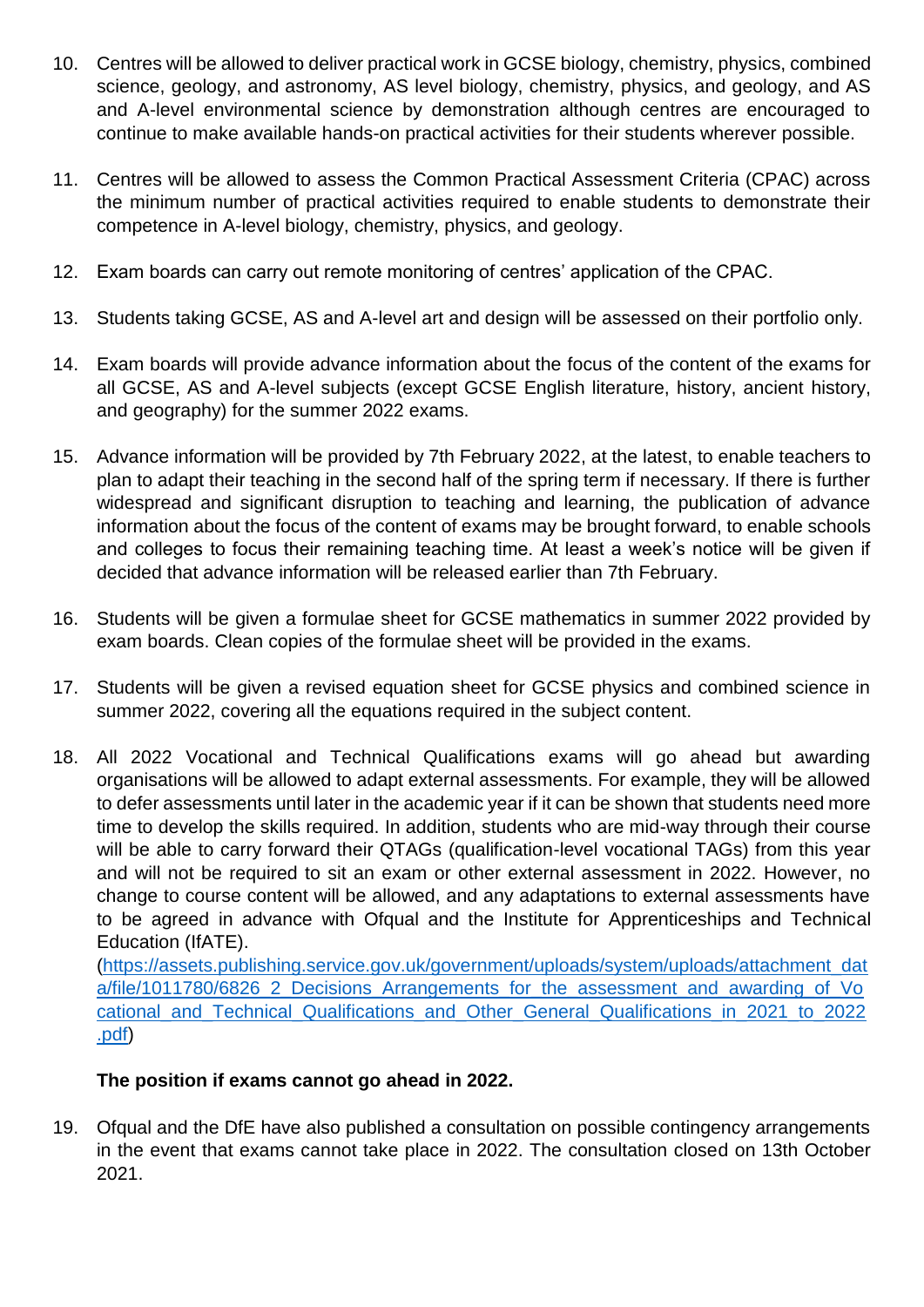- 20. If exams are unable to take place, a Teacher Assessment Grade (TAG) process similar to the one used in 2021 is proposed. The consultation is to garner views on some proposed refinements to the TAG process. The recommendations are that:
- 21. Where there is a coursework element to the qualification, centres should support students to complete it.
- 22. Centres should plan assessment opportunities for TAGs in advance, for example, before Christmas, to protect against further disruption. They should provide students with an opportunity to demonstrate their knowledge and understanding across the whole range of content they have been taught. Centres are warned against over-assessing, with a recommendation being that they assess once per term.
- 23. Assessment should be useful to students and replicate exam board papers.
- 24. Conditions under which assessments are sat should be similar to the ones experienced during an exam season.
- 25. Assessments should be based on content students have been taught.
- 26. Assessments should not exceed the total time in actual exams.
- 27. Students should be aware that these assessments will be used to inform their TAGs if exams are cancelled. They can be told the content which will be tested but not the specific questions.
- 28. All assessments should be used to generate the TAGs, not just the assessments in which the student performs best.
- 29. Reasonable adjustments made for pupils taking exams should also be applied to assessments.
- 30. Where assessments cannot take place, centres should try to collect evidence of the equivalent breadth and authenticity.
- 31. Students can be provided with feedback from assessments, but teachers should not determine a student TAG and communicate this to students unless exams are cancelled.
- 32. Assessments should be retained by the centre, but students may have a copy.
- 33. In the main, other aspects of the TAG process from 2021 would be carried over into 2022 if such a process were required.

#### **What consultation and engagement has taken place?**

34. Ofqual and the DfE published a consultation document on 30th September 2021 on possible contingency arrangements in the event that exams cannot take place in 2022, which primarily sought views on proposed refinements to the Teacher Assessment Grade process. This consultation closed on 13th October 2021.

#### **What are the legal implications?**

35. This report has no specific legal implications.